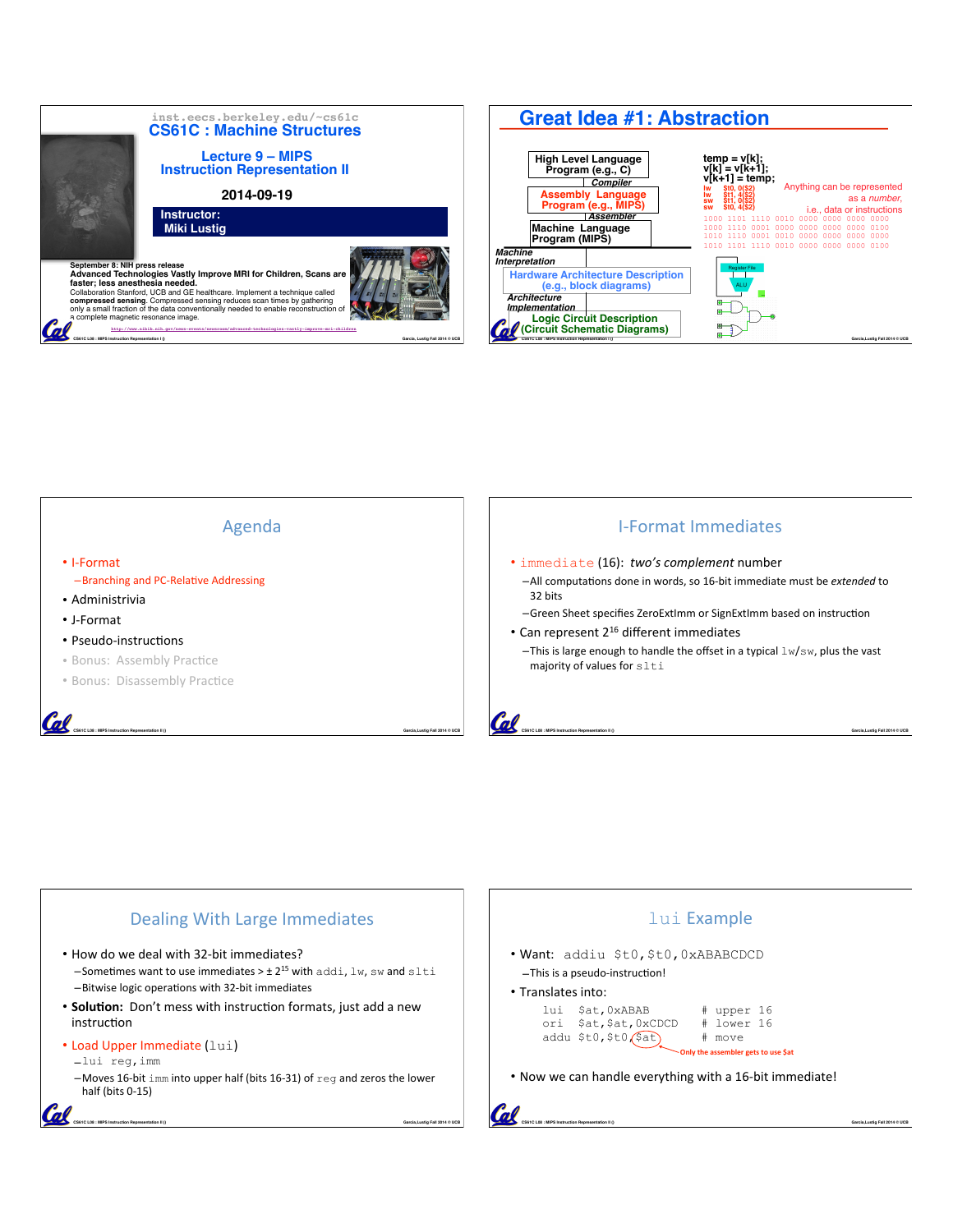

## Branching Instruction Usage

- Branches typically used for loops (if-else, while, for) -Loops are generally small (< 50 instructions)
	- -Function calls and unconditional jumps handled with jump instructions (J-Format)

**CS61C L08 : MIPS Instruction Representation II () Garcia,Lustig Fall 2014 © UCB**

- **Recall:** Instructions stored in a localized area of memory (Code/ Text)
	- –Largest branch distance limited by size of code
	- -Address of current instruction stored in the program counter (PC)

PC-Relative Addressing

**CS61C L08 : MIPS Instruction Representation II () Garcia,Lustig Fall 2014 © UCB**

• PC-Relative Addressing: Use the immediate field as a two's complement offset to PC

-Branches generally change the PC by a small amount -Can specify  $\pm 2^{15}$  addresses from the PC

• So just how much of memory can we reach?

#### **Branching Reach**

- Recall: MIPS uses 32-bit addresses -Memory is byte-addressed
- Instructions are word-aligned
	- –Address is always multiple of 4 (in bytes), meaning it ends with 0b00 in binary –Number of bytes to add to the PC will always be a multiple of 4

Start counting from instruction AFTER the branch

**1 2 3**

• Immediate specifies words instead of bytes –Can now branch  $\pm 2^{15}$  words

–We can reach  $2^{16}$  instructions =  $2^{18}$  bytes around PC



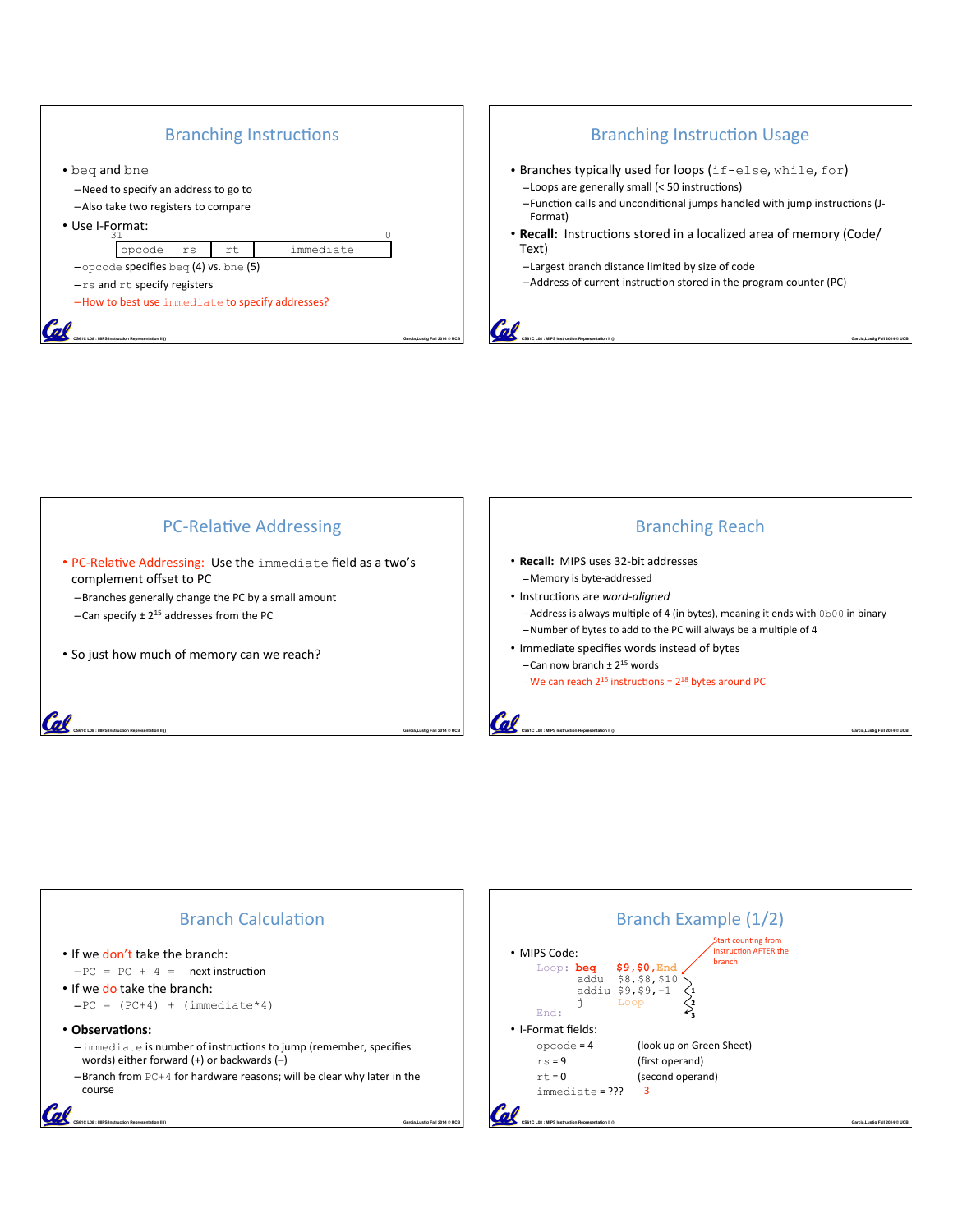



#### J-Format Instructions (1/4) J-Format Instructions (2/4) • For branches, we assumed that we won't want to branch too far, • Define  $\frac{1}{3}$ wo "fields" of these bit widths: so we can specify a *change* in the PC 6 26 • For general jumps (j and jal), we may jump to *anywhere* in • As usual, each field has a name: memory 31 0 opcode target address -Ideally, we would specify a 32-bit memory address to jump to  $-$ Unfortunately, we can't fit both a 6-bit opcode and a 32-bit address into • **Key(Concepts:** a single 32-bit word –Keep opcode field identical to R-Format and I-Format for consistency –Collapse all other fields to make room for large target address Cal **CS61C L08 : MIPS Instruction Representation II () Garcia,Lustig Fall 2014 © UCB CS61C L08 : MIPS Instruction Representation II () Garcia,Lustig Fall 2014 © UCB**

# J-Format Instructions (3/4)

• We can specify  $2^{26}$  addresses

Call

al

- –Still going to word-aligned instructions, so add 0b00 as last two bits (multiply by  $4)$
- –This brings us to 28 bits of a 32-bit address
- Take the 4 highest order bits from the PC
	- $-$ Cannot reach *everywhere*, but adequate almost all of the time, since programs aren't that long

**CS61C L08 : MIPS Instruction Representation II () Garcia,Lustig Fall 2014 © UCB**

- -Only problematic if code straddles a 256MB boundary
- If necessary, use 2 jumps or  $jr$  (R-Format) instead

## J-Format Instructions (4/4) • Jump instruction:  $-$ New PC = { (PC+4)[31..28], target address, 00 } • Notes:  $-\{$ , , } means concatenation  ${4 bits, 26 bits, 2 bits} = 32 bit address$ • Book uses || instead -Array indexing: [31..28] means highest 4 bits –For hardware reasons, use PC+4 instead of PC

**CS61C L08 : MIPS Instruction Representation II () Garcia,Lustig Fall 2014 © UCB**